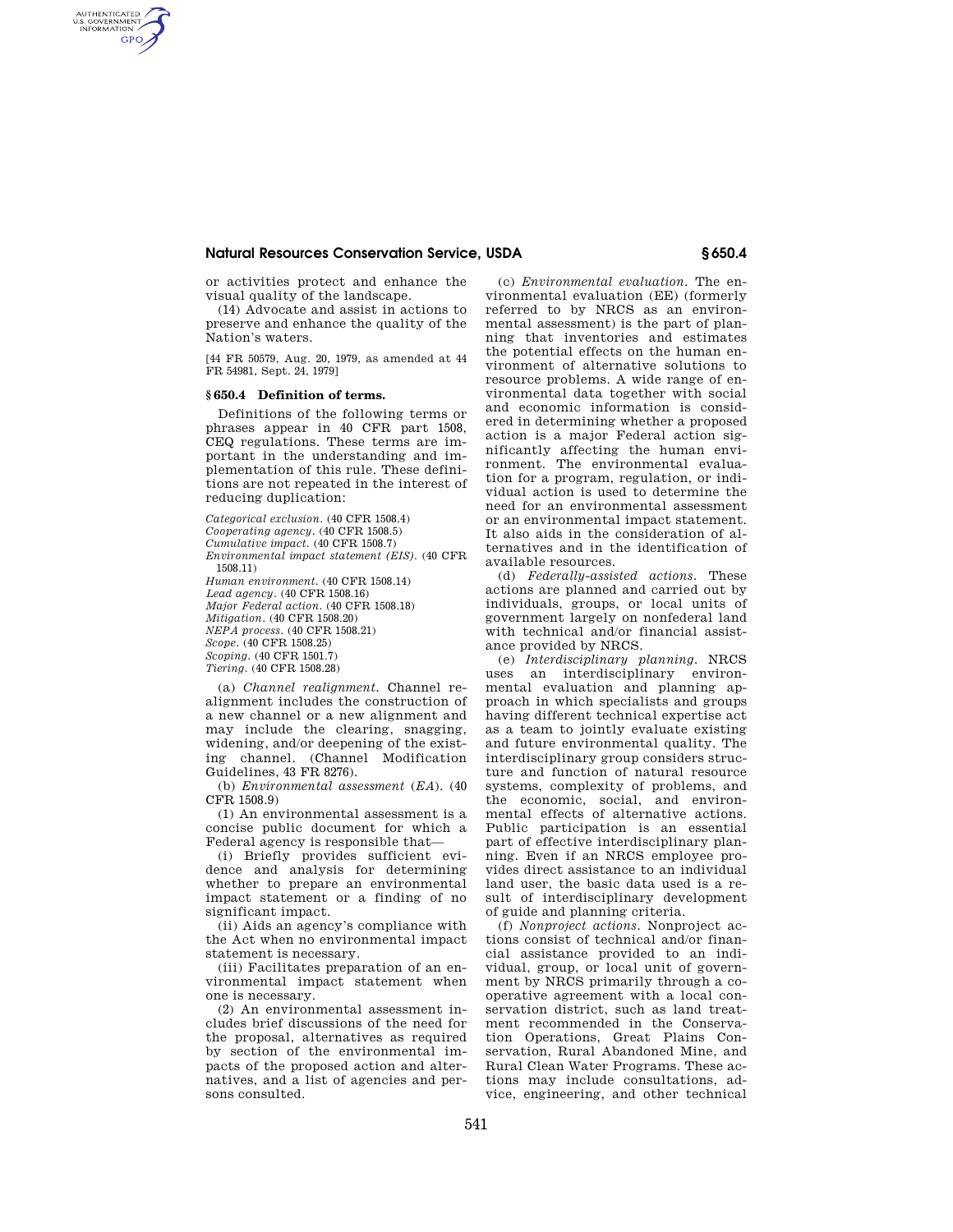# **§ 650.4 7 CFR Ch. VI (1–1–10 Edition)**

assistance that land users usually cannot accomplish by themselves. Nonproject technical and/or financial assistance may result in the land user installing field terraces, waterways, field leveling, onfarm drainage systems, farm ponds, pasture management, conservation tillage, critical area stablization and other conservation practices.

(g) *Notice of intent* (*NOI*) (*40 CFR 1508.22*). A notice of intent is a brief statement inviting public reaction to the decision by the responsible Federal official to prepare an EIS for a major Federal action. The notice of intent is to be published in the FEDERAL REG-ISTER, circulated to interested agencies, groups, individuals, and published in one or more newspapers serving the area of the proposed action.

(h) *Project actions.* A project action is a formally planned undertaking that is carried out within a specified area by sponsors for the benefit of the general public. Project sponsors are units of government having the legal authority and resources to install, operate, and/ or maintain works of improvement.

(i) *Record of Decision.* (ROD) (40 CFR 1505.2). A record of decision is a concise written rationale by the RFO regarding implementation of a proposed action requiring an environmental impact statement. This was previously defined by NRCS as a Statement of Findings  $(SOF)$ .

(j) *Responsible Federal official (RFO).*  The NRCS Administrator is the responsible Federal official (RFO) for compliance with NEPA regarding proposed legislation, programs, legislative reports, regulations, and program EIS's. NRCS state conservationists (STC's) are the RFO's for compliance with the provisions of NEPA in other NRCS-assisted actions.

(k) *Significantly.* (40 CFR 1508.27) ''Significantly'' as used in NEPA requires considerations of both context and intensity:

(1) *Context.* This means that the significance of an action must be analyzed in several contexts such as society as a whole (human, national), the affected region, the affected interests, and the locality. Significance varies with the setting of the proposed action. For instance, for a site-specific action, significance usually depends on the effects in the locale rather than in the world as a whole. Both short- and longterm effects are relevant.

(2) *Intensity.* This refers to the severity of impact. Responsible officials must bear in mind that more than one agency may make decisions about partial aspects of a major action.

The following should be considered in evaluating intensity:

(i) Impacts that may be both beneficial and adverse. A significant effect may exist even if the Federal agency believes that on balance the effect will be beneficial.

(ii) The degree to which the proposed action affects public health or safety.

(iii) Unique characteristics of the geographic area such as proximity to historic or cultural resources, park lands, prime farmlands, wetlands, wild and scenic rivers, or ecologically critical areas.

(iv) The degree to which the effects on the quality of the human environment are likely to be highly controversial.

(v) The degree to which the possible effects on the human environment are highly uncertain or involve unique or unknown risks.

(vi) The degree to which the action may establish a precedent for future actions with significant effects or represents a decision in principle about a future consideration.

(vii) Whether the action is related to other actions with individually insignificant but cumulatively significant impacts. Significance exists if it is reasonable to anticipate a cumulatively significant impact on the environment. Significance cannot be avoided by terming an action temporary or by breaking it down into small component parts.

(viii) The degree to which the action may adversely affect districts, sites, highways, structures, or objects listed in or eligible for listing in the National Register of Historic Places or may cause loss or destruction of significant scientific, cultural, or historical resources.

(ix) The degree to which the action may adversely affect an endangered or threatened species or its habitat that has been determined to be critical